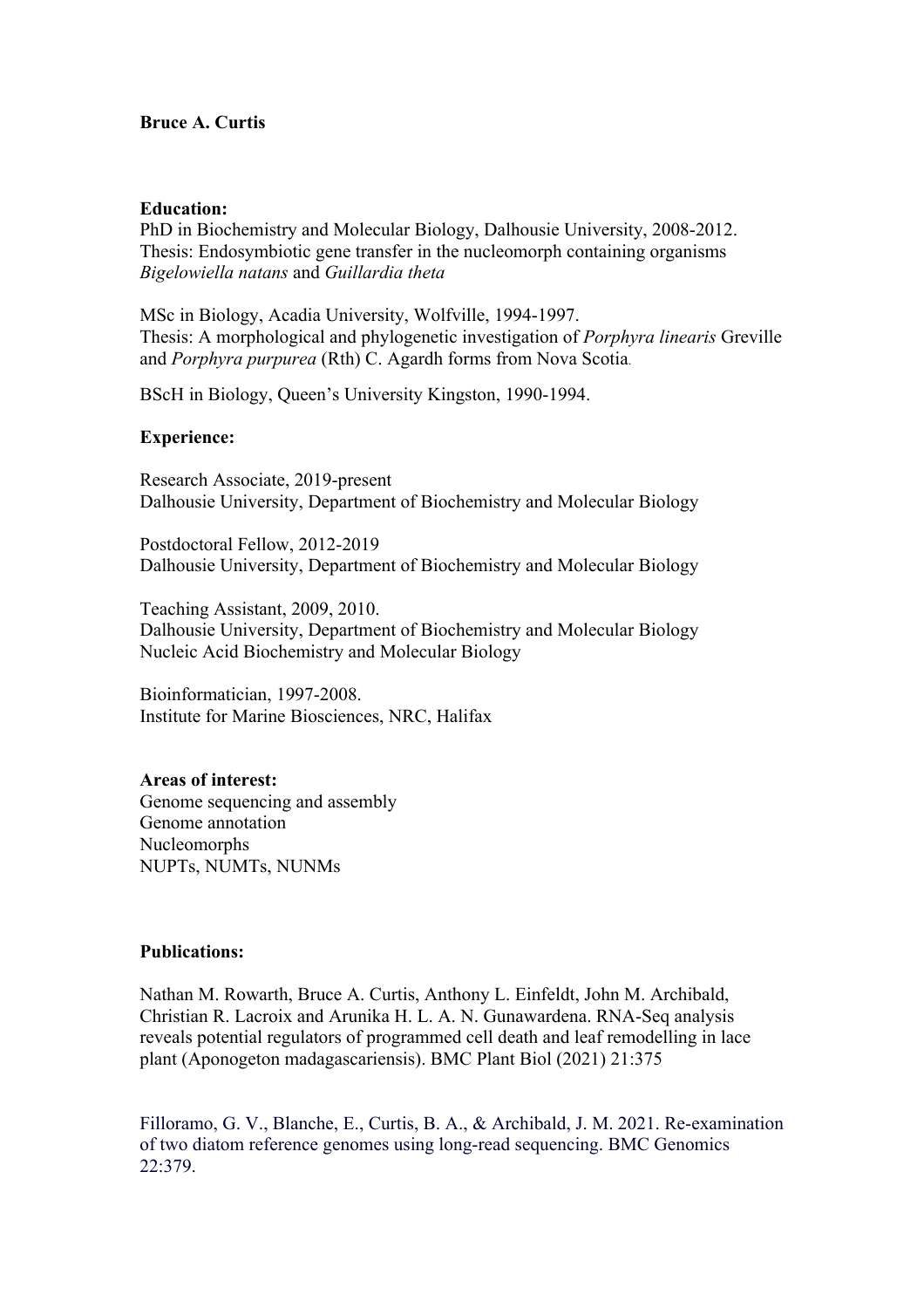de Vries, J., de Vries, S., Curtis, B.A., Zhou, H., Penny, S., Feussner, K., Pinto, D.M., Steinert, M., Cohen, A., von Schwartzenberg, K., & Archibald, J. M. 2020. Heat stress response in the closest algal relatives of land plants reveals conserved stress signalling circuits. Plant J. 103, 1025-1048.

Asman, A., Curtis, B. A. & Archibald, J. M. 2019. Nucleomorph small RNAs in cryptophyte and chlorarachniophyte algae. Genome Biol. Evol. 11, 1117-1134.

Cenci, U., Sibbald, S. J., Curtis, B. A., Eme, L., Moog, D., Henrissat, B., Mar $\tilde{A}$ ©chal, E., Chabi, M., Djemiel, C., Roger, A. J., Kim, E., and Archibald, J. M. 2018. Nuclear genome sequence of the plastid-lacking cryptomonad Goniomonas avonlea: phylogenomic and metabolic insights into the evolution of secondary plastids. BMC Biology 16: 137.

de Vries, J., Curtis, B.A., Gould, S.B. and Archibald, J.M. 2018 Embryophyte stress signalling evolved in the algal progenitors of land plants. Proc. Natl. Acad. Sci. USA 115: E3471-E3480.

Tanifuji, G., Cenci, U., Moog, D., Dean, S., Nakayama, T., David, V., Fiala, I., Curtis, B. A., Sibbald, S.J., Onodera, N.T., Colp, M., Flegontov, P., Johnson-MacKinnon, J., McPhee, M., Inagaki, Y., Hashimoto, T., Kelly, S., Gull, K., Lukeš, J., and Archibald, J. M. 2017. Genome sequencing reveals metabolic and cellular interdependence in an amoeba-kinetoplastid symbiosis. Scientific Rep. 7, 11688. doi:10.1038/s41598-017-11866-x.

Eleni Gentekaki, Bruce A. Curtis, Courtney Stairs, VladimÃr Klimeš, Marek Eliáš, Dayana Salas, Emily K. Herman, Laura Eme, Maria C. Arias, Bernard Henrissat, Fr $\tilde{A}$ ©d $\tilde{A}$ ©rique Hilliou, Mary Klute, Hiroshi Suga, Shehre-Banoo Malik, Arthur W. Pightling, Martin Kolisko, Richard A. Rachubinski, Alexander Schlacht, Darren M. Soanes, Anastasios D. Tsaousis, John M. Archibald, Steven G. Ball, Joel B. Dacks, C. Graham Clark, Mark van der Giezen, Andrew J. Roger. 2017. Extreme genome diversity in the hyper-prevalent parasitic eukaryote Blastocystis . PLoS Biol. 15, e2003769.

Eme L, Gentekaki E, Curtis B, Archibald JM, Roger AJ. Lateral Gene Transfer in the Adaptation of the Anaerobic Parasite Blastocystis to the Gut. Curr Biol. 2017 Mar 20;27(6):807-820.

Cenci U, Moog D, Curtis BA, Tanifuji G, Eme L, Lukeš J, Archibald JM. Heme pathway evolution in kinetoplastid protists. BMC Evol Biol. 2016 May 18;16(1):109.

Tanifuji G, Onodera NT, Brown MW, Curtis BA, Roger AJ, Ka-Shu Wong G, Melkonian M, Archibald JM. Nucleomorph and plastid genome sequences of the chlorarachniophyte Lotharella oceanica: convergent reductive evolution and frequent recombination in nucleomorph-bearing algae. BMC Genomics. 2014 May 15;15:374.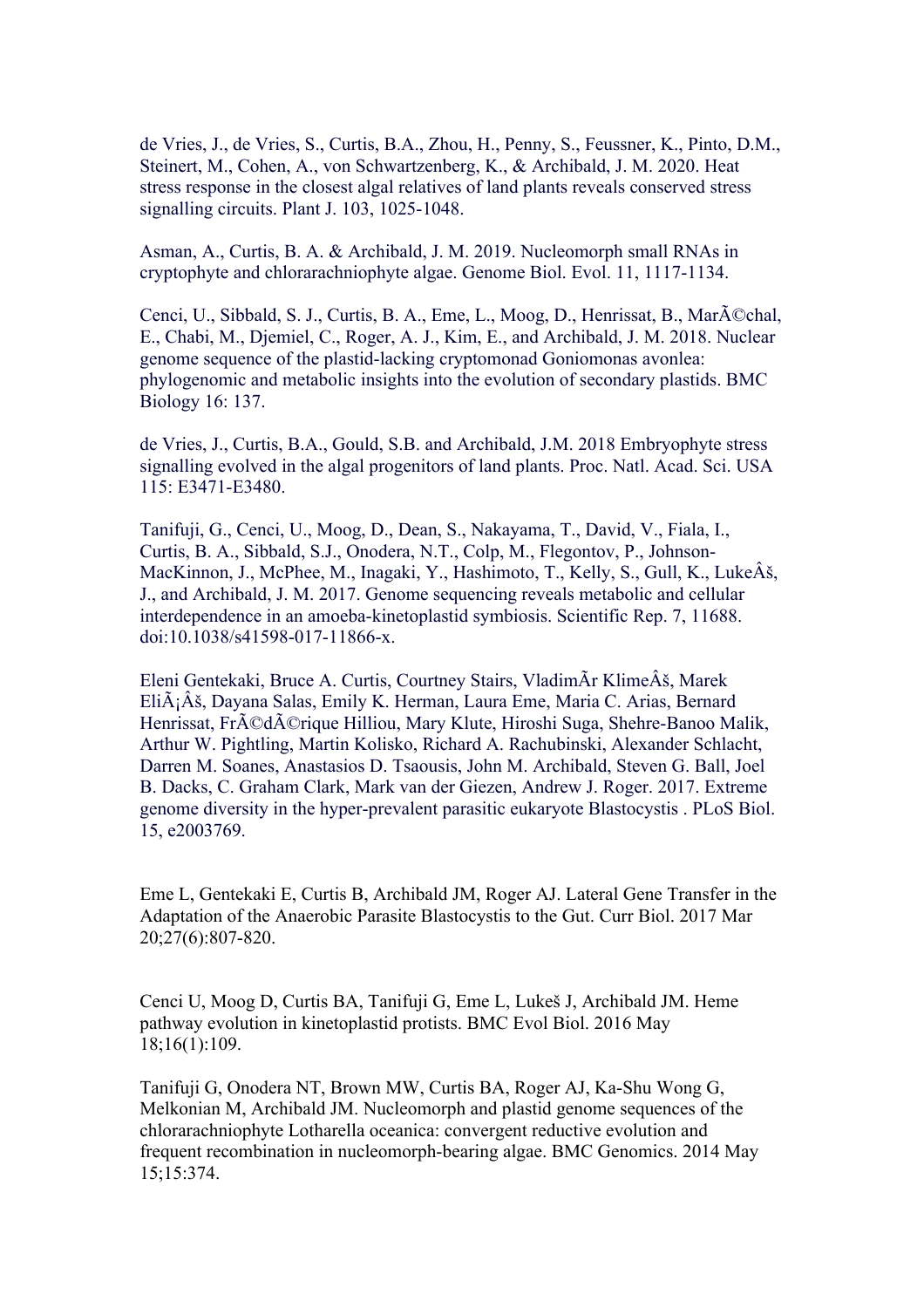Curtis BA, Tanifuji G, Burki F, Gruber A, Irimia M, Maruyama S, Arias MC, Ball SG, Gile GH, Hirakawa Y, Hopkins JF, Kuo A, Rensing SA, Schmutz J, Symeonidi A, Elias M, Eveleigh RJ, Herman EK, Klute MJ, Nakayama T, Oborník M, Reyes-Prieto A, Armbrust EV, Aves SJ, Beiko RG, Coutinho P, Dacks JB, Durnford DG, Fast NM, Green BR, Grisdale CJ, Hempel F, Henrissat B, Höppner MP, Ishida K, Kim E, Kořený L, Kroth PG, Liu Y, Malik SB, Maier UG, McRose D, Mock T, Neilson JA, Onodera NT, Poole AM, Pritham EJ, Richards TA, Rocap G, Roy SW, Sarai C, Schaack S, Shirato S, Slamovits CH, Spencer DF, Suzuki S, Worden AZ, Zauner S, Barry K, Bell C, Bharti AK, Crow JA, Grimwood J, Kramer R, Lindquist E, Lucas S, Salamov A, McFadden GI, Lane CE, Keeling PJ, Gray MW, Grigoriev IV, Archibald JM. Algal genomes reveal evolutionary mosaicism and the fate of nucleomorphs. Nature. 2012 Dec 6;492(7427):59-65.

Moore CE, Curtis B, Mills T, Tanifuji G, Archibald JM. Nucleomorph genome sequence of the cryptophyte alga Chroomonas mesostigmatica CCMP1168 reveals lineage-specific gene loss and genome complexity. Genome Biol Evol. 2012;4(11):1162-75.

Koenig JE, Bourne DG, Curtis B, Dlutek M, Stokes HW, Doolittle WF, Boucher Y. Coral-mucus-associated Vibrio integrons in the Great Barrier Reef: genomic hotspots for environmental adaptation. ISME J. 2011 Jun;5(6):962-72.

Bowman S, Hubert S, Higgins B, Stone C, Kimball J, Borza T, Bussey JT, Simpson G, Kozera C, Curtis BA, Hall JR, Hori TS, Feng CY, Rise M, Booman M, Gamperl AK, Trippel E, Symonds J, Johnson SC, Rise ML. An integrated approach to gene discovery and marker development in Atlantic cod (Gadus morhua). Mar Biotechnol (NY). 2011 Apr;13(2):242-55.

Curtis BA, Archibald JM. A spliceosomal intron of mitochondrial DNA origin. Curr Biol. 2010 Nov 9;20(21):R919-20.

Curtis, B. & Archibald, J. M. 2010. Problems and progress in understanding the origins of mitochondria and plastids. In: *Symbioses and stress.* Seckbach, J. & Grube, M. (eds.). Springer-Verlag. pp. 41-62.

Koenig JE, Sharp C, Dlutek M, Curtis B, Joss M, Boucher Y, Doolittle WF. Integron gene cassettes and degradation of compounds associated with industrial waste: the case of the Sydney tar ponds. PLoS One. 2009;4(4):e5276.

Nesbø CL, Bapteste E, Curtis B, Dahle H, Lopez P, Macleod D, Dlutek M, Bowman S, Zhaxybayeva O, Birkeland NK, Doolittle WF. The genome of Thermosipho africanus TCF52B: lateral genetic connections to the Firmicutes and Archaea. J Bacteriol. 2009 Mar;191(6):1974-8.

Reith ME, Singh RK, Curtis B, Boyd JM, Bouevitch A, Kimball J, Munholland J, Murphy C, Sarty D, Williams J, Nash JH, Johnson SC, Brown LL. The genome of Aeromonas salmonicida subsp. salmonicida A449: insights into the evolution of a fish pathogen. BMC Genomics. 2008 Sep 18;9:427.